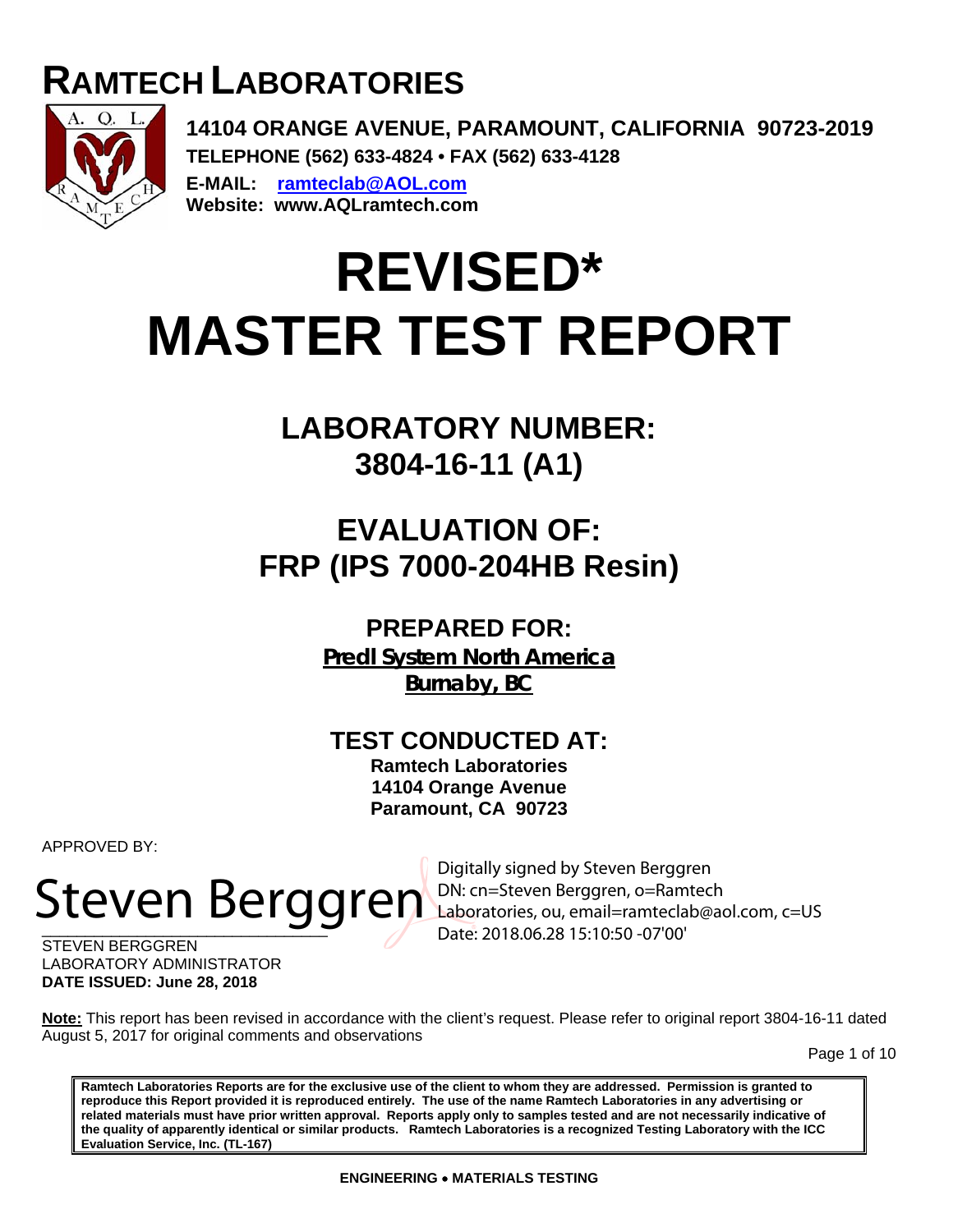## **RAMTECH LABORATORIES TABLE OF CONTENTS**

LABORATORY NUMBER: 3804-16-11 (A1)

Issue Date: June 28, 2018

## **COVER PAGE Page**

| A title (e.g. "Test Report")                                               |  |
|----------------------------------------------------------------------------|--|
| The name of the laboratory                                                 |  |
| The address of the laboratory                                              |  |
| The location where the tests were carried out                              |  |
| The unique identification of the test report                               |  |
| The name of the client                                                     |  |
| The name of the person authorizing the test report                         |  |
| The signature of the person authorizing the test report                    |  |
| A statement to the effect that the results relate only to the items tested |  |
|                                                                            |  |

## **BODY OF REPORT**

#### **INTRODUCTION 3**  1 General Information 3 2 Description of items tested 3 3 3 Sampling 3 3 Sampling 3 3 Sampling 3 3 Sampling 3 3 Sampling 3 3 Sampling 3 3 Sampling 3 3 Sampling 3 3  $\frac{1}{3}$ 4 The date of receipt of the test items 3<br>5 The date of performance of the test 3 The date of performance of the test 3 6 Clarification of any deviations, additions and exclusions from the test method 3

## **TEST RESULTS---Summary**

| A | Chemical Resistance (Pickle Jar)—Weight Change      |    |
|---|-----------------------------------------------------|----|
|   | Chemical Resistance (Pickle Jar)-Tensile Strength   | 4  |
|   | Chemical Resistance (Pickle Jar)-Hardness Shore "A" | 5  |
| D | <b>Flexural Strength</b>                            | .5 |
|   | Ignition Loss of Fiberglass                         | 6  |
|   | Abrasion                                            |    |
|   | Compression                                         | 8  |

## **Appendix**

- 1 Pickle Jar-Weight Change Data
- 2 Pickle Jar-Tensile Strength Data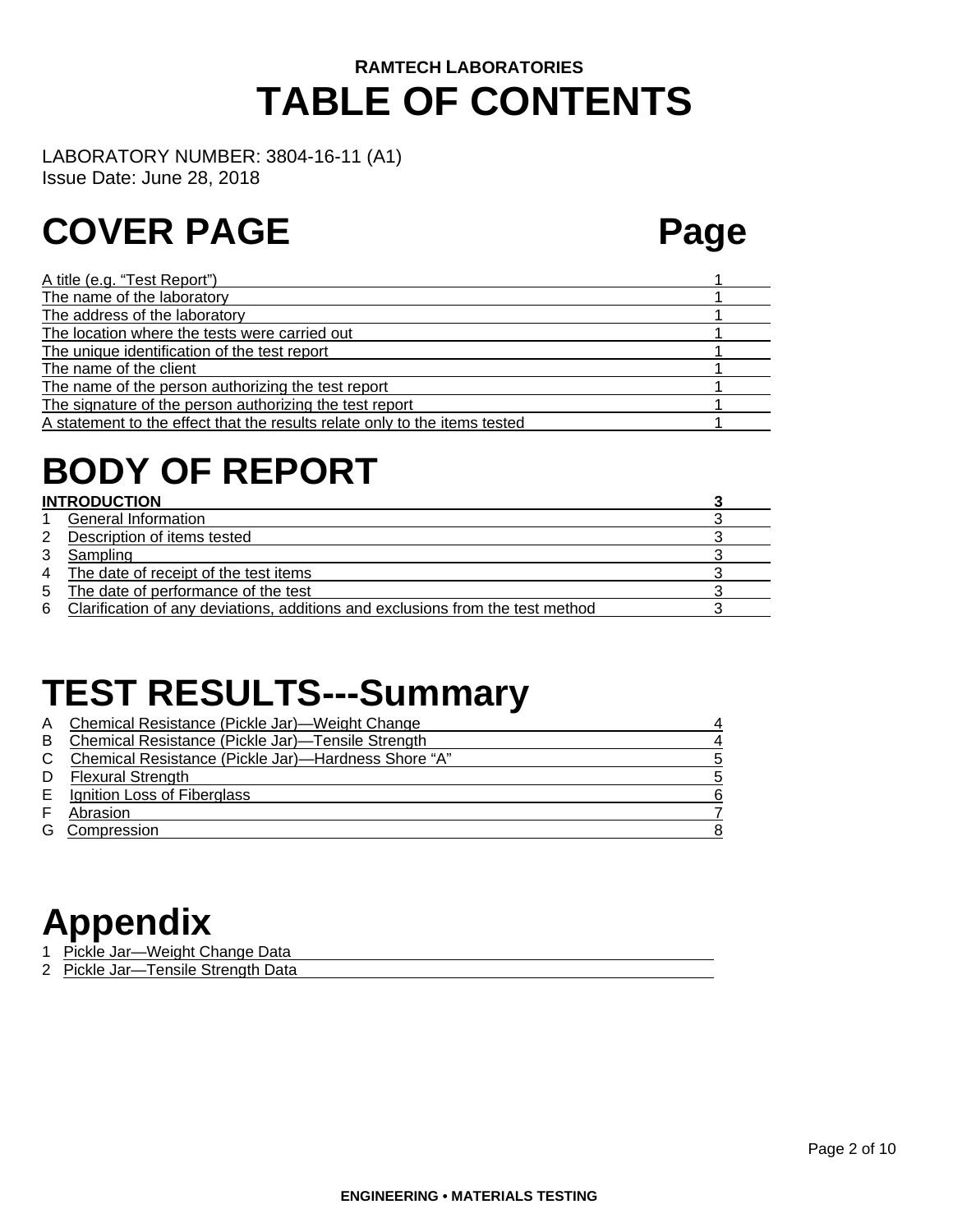LABORATORY NUMBER: 3804-16-11 (A1)

Issue Date: June 28, 2018

## **Introduction:**

As requested by the client, Ramtech Laboratories conducted testing on the submitted FRP (IPS 7000-204HB Resin) specimens.

The client has stated the purpose of this testing was to determine the chemical resistance as well as various mechanical and physical properties of the client's product as outlined in Section 1 of this report. Chemical resistance testing included weight change in general accordance with the Standard Specifications for Public Works (Greenbook) as well as the retaining of mechanical properties in general accordance with product approval requirements of major municipal jurisdictions

The following data and results is presented in general accordance with the reporting requirements of ISO 17025

#### **General Information:**

#### **1 The identification of the test method used:**

- The following tests were conducted as requested by the client
	- 1.1.1.1 Chemical Resistance SSPWC 211-2 (Pickle jar Test)
		- 1.1.1.2 Weight change
		- 1.1.1.3 Tensile strength
		- 1.1.1.4 Hardness
		- 1.1.1.5 Flexural
		- 1.1.1.6 Ignition Loss of Fiberglass
		- 1.1.1.7 Abrasion
		- 1.1.1.8 Compression

#### **2 A description of the items tested:**

2.1 The samples are described (by the client) as a Custom Built Concrete Protective Liner intended for use in Municipal Sewer Systems

#### **3 Sampling:**

- 3.1 Ramtech Laboratories received the material tested from the client's manufacturing facility in Burnaby BC as presented below:
	- 3.1.1 Company Name: Predl Systems North America<br>3.1.2 Address: 7520 Conrad Street
		- 7520 Conrad Street
	- 3.1.3 Country: Buraby BC, V5A2H7 Canada

#### **4 The date of receipt of the test items:**

4.1 Ramtech Laboratories received the test specimens as shown below beginning in December 2016



#### **5 The date of performance of the test:**

5.1 All testing began in February 2017 and was completed in 2018:

#### **6 Clarification of any deviations, additions and exclusions from the test method:**

6.1 Ramtech Laboratories tested the submitted samples in general accordance with the prescribed test methods.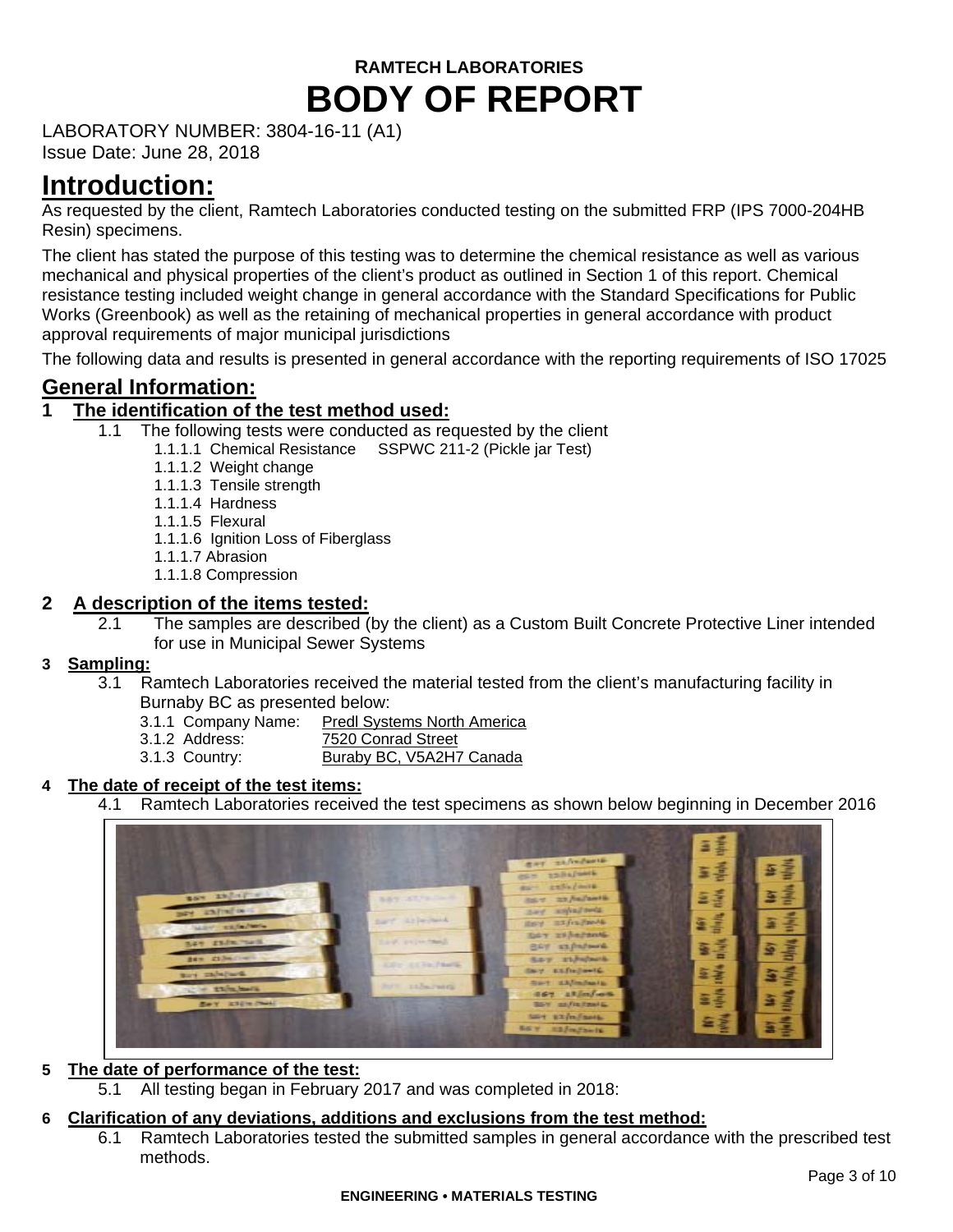LABORATORY NUMBER: 3804-16-11 (A1)

Issue Date: June 28, 2018

#### **A Chemical Resistance (Pickle Jar—Weight Change):**

#### **A1 Test Results:**

The results of the Weight Loss Test are summarized below with graphical results presented in Appendix 1

| <b>Chemical Solution</b>    | <b>Concentration</b> | $28$ -day | $56$ -day | 84-day | $112$ -day |
|-----------------------------|----------------------|-----------|-----------|--------|------------|
| Sulphuric Acid (H2SO4)      | <b>20%</b>           | 0.007%    | 0.013%    | 0.022% | 0.030%     |
| Sodium Hydroxide (NaOH)     | 5%                   | 0.010%    | 0.019%    | 0.030% | 0.040%     |
| Ammonium Hydroxide (NH4OH)  | 5%                   | 0.006%    | 0.012%    | 0.019% | 0.026%     |
| Nitric Acid (HNO3)          | $1\%$                | 0.005%    | 0.009%    | 0.015% | 0.021%     |
| Ferric Chloride (FeCL3)     | $1\%$                | 0.003%    | 0.006%    | 0.009% | 0.014%     |
| Sodium Hypochlorite (NaOCl) | $1\%$                | 0.003%    | 0.006%    | 0.011% | 0.016%     |
| Soap                        | 0.1%                 | 0.002%    | 0.003%    | 0.005% | 0.007%     |
| Detergent (LAS)             | 0.1%                 | 0.002%    | 0.003%    | 0.007% | 0.011%     |
| Bacteriological             | BOD 700 ppm          | 0.007%    | 0.010%    | 0.020% | 0.027%     |

#### **A2 Conditions of Acceptance:**

As provided in the 2012 Greenbook (Table 211-2B), the allowable weight change was 0.75% when testing a product having a nominal thickness of 0.375 inches or less.

#### **A3 Conclusions:**

To the extent tested, the FRP (IPS 7000-204HB Resin) specimens (as described in this test report) meet the conditions of acceptance as described in the Standard Specifications for Public Works Construction (Greenbook 2012) Section 211-2 having a weight change after 112 days of exposure not exceeding the limits of 0.75%

#### **A4 Observations and Comments:**

The submitted test specimens were prepared as "Composite-Materials" as defined in Section 211-2 having 2 adjacent edges sealed and protected

#### **B Chemical Resistance (Pickle Jar—Tensile Strength):**

#### **B1 Test Results:**

Tensile Strength is summarized below with detailed results presented in Appendix 2

| <b>Chemical</b>             | <b>Concentration</b> | <b>Tensile Strength</b> | <b>Retained Strength</b> |
|-----------------------------|----------------------|-------------------------|--------------------------|
| <b>Solution</b>             | Level                | (psi)                   | (%)                      |
| Control--Initial            | N/A                  | 7229                    | N/A                      |
| Sulphuric Acid (H2SO4)      | 20%                  | 6805                    | 94%                      |
| Sodium Hydroxide (NaOH)     | 5%                   | 6588                    | 91%                      |
| Ammonium Hydroxide (NH4OH)  | 5%                   | 6953                    | 96%                      |
| Nitric Acid (HNO3)          | 1%                   | 7022                    | 97%                      |
| Ferric Chloride (FeCL3)     | 1%                   | 6871                    | 95%                      |
| Sodium Hypochlorite (NaOCl) | 1%                   | 7158                    | 99%                      |
| Soap                        | 0.1%                 | 7169                    | 99%                      |
| Detergent (LAS)             | 0.1%                 | 7157                    | 99%                      |
| Bacteriological             | BOD 700 ppm          | 6909                    | 96%                      |

#### **B2 Conditions of Acceptance:**

The Greenbook has not established the allowable change in Tensile Strength

#### **B3 Conclusions:**

The results of this test are presented for "Client Information Only"

#### **B4 Observations and Comments:**

The observations comments can be found in Appendix 2.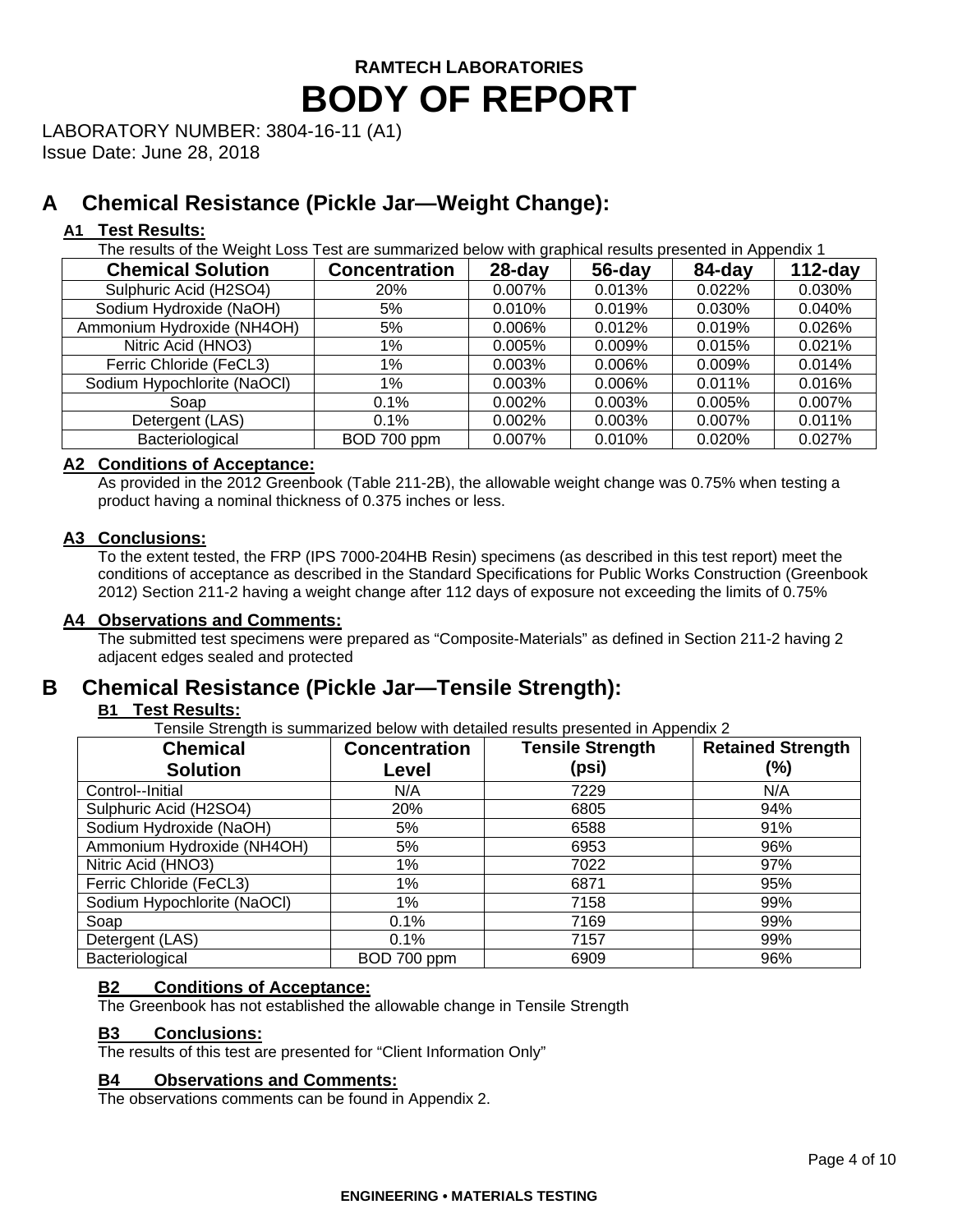LABORATORY NUMBER: 3804-16-11 (A1)

Issue Date: June 28, 2018

#### **C Chemical Resistance (Pickle Jar—Hardness):**

#### **C1 Test Results:**

Hardness (Shore "A") is summarized below with detailed results presented below

| <b>Chemical Solution</b>    | <b>Concentration Level</b> | Hardness Start | <b>Hardness End</b> | <b>Retained (%)</b> |
|-----------------------------|----------------------------|----------------|---------------------|---------------------|
| Control--Initial            | N/A                        | 96             | N/A                 | N/A                 |
| Sulphuric Acid (H2SO4)      | 20%                        | 95             | 90                  | 95%                 |
| Sodium Hydroxide (NaOH)     | 5%                         | 97             | 89                  | 92%                 |
| Ammonium Hydroxide (NH4OH)  | 5%                         | 96             | 93                  | 97%                 |
| Nitric Acid (HNO3)          | $1\%$                      | 96             | 92                  | 96%                 |
| Ferric Chloride (FeCL3)     | $1\%$                      | 95             | 90                  | 95%                 |
| Sodium Hypochlorite (NaOCI) | 1%                         | 96             | 94                  | 98%                 |
| Soap                        | 0.1%                       | 97             | 97                  | 100%                |
| Detergent (LAS)             | 0.1%                       | 96             | 96                  | 100%                |
| Bacteriological             | BOD 700 ppm                | 96             | 90                  | 94%                 |

#### **C2 Conditions of Acceptance:**

The Greenbook has not established the allowable change in Hardness

#### **C3 Conclusions:**

The results of this test are presented for "Client Information Only"

#### **D Flexural Strength (ASTM D790):**

#### **D1 Test Results:**

|                | <b>DIMENSION</b>            |       | Loading | Indicated   | Modulus of           | Modulus of              |
|----------------|-----------------------------|-------|---------|-------------|----------------------|-------------------------|
| <b>SAMPLE</b>  | <b>Base</b><br><b>Depth</b> |       | Span    | <b>LOAD</b> | <b>Rupture (MOR)</b> | <b>Elasticity (MOR)</b> |
| ID             | (b)                         | (d)   | (in)    | (lbf)       | $Ibf / in2$ )        | $Ibf / in2$ )           |
| 1              | 0.508                       | 0.310 | 2.50    | 106         | 8142                 | 234649                  |
| 2              | 0.508                       | 0.310 | 2.50    | 123         | 9448                 | 249788                  |
| 3              | 0.508                       | 0.310 | 2.50    | 133         | 10216                | 267014                  |
| $\overline{4}$ | 0.508                       | 0.310 | 2.50    | 105         | 8066                 | 262489                  |
| 5              | 0.508                       | 0.310 | 2.50    | 152         | 11676                | 262489                  |
| Average        | 0.508                       | 0.310 | 2.5     | 124         | 9510                 | 255286                  |
| Max            | 0.508                       | 0.310 | 2.5     | 152         | 11676                | 267014                  |
| Min            | 0.508                       | 0.310 | 2.5     | 105         | 8066                 | 234649                  |
| <b>STDEV</b>   | 0.000                       | 0.000 | 0.0     | 20          | 1512                 | 13204                   |

#### **D2 Conditions of Acceptance:**

The Greenbook has not established the allowable change in Flexural Strength

#### **D3 Conclusions:**

The results of this test are presented for "Client Information Only"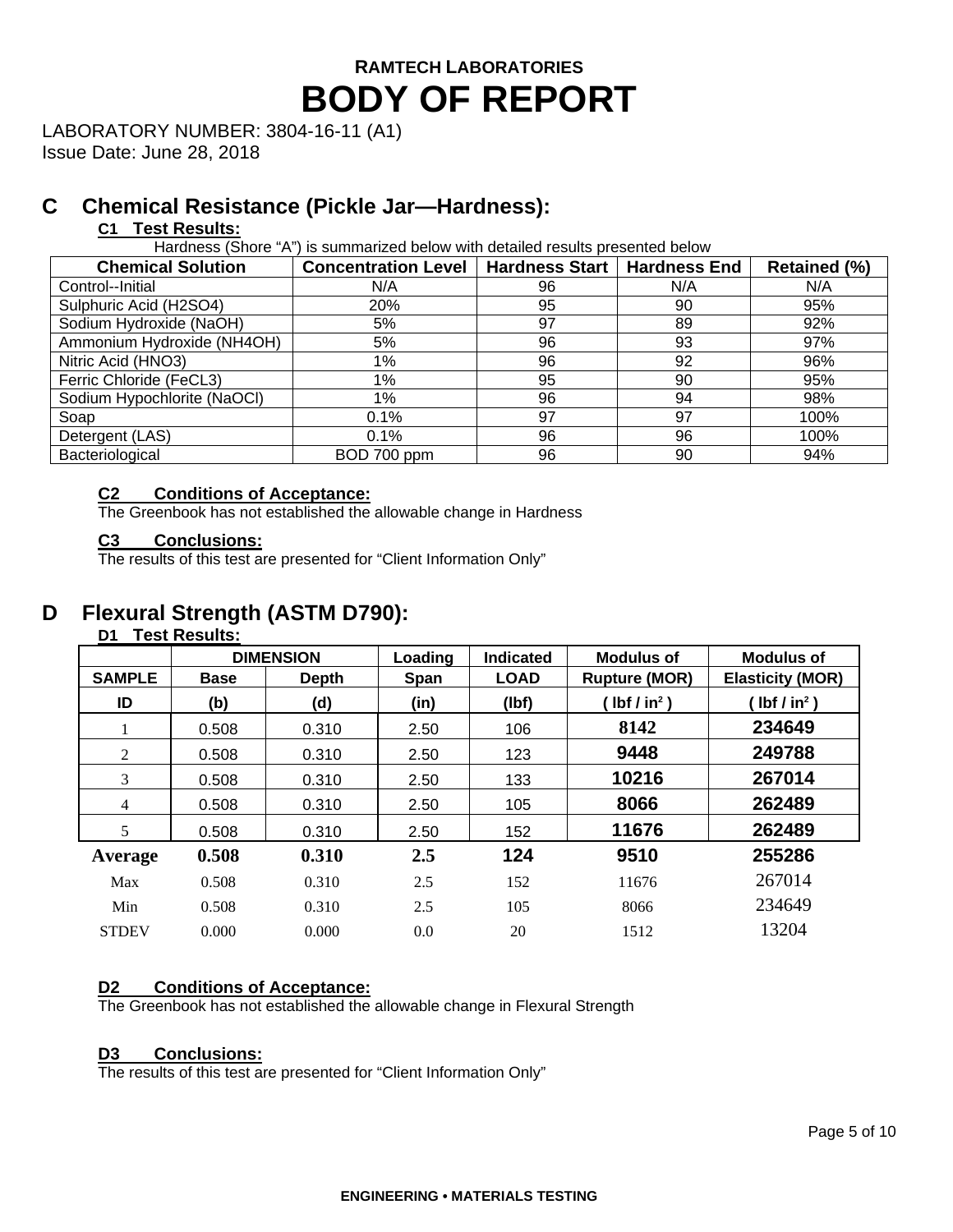LABORATORY NUMBER: 3804-16-11 (A1)

Issue Date: June 28, 2018

#### **E Ignition Loss (ASTM D-2584)**

#### **E1 Purpose:**

The purpose of this test was to determine the resin content of the test specimen

#### **E2 Test Procedure:**

E2.1 The test specimen was placed into a crucible and weighed to the nearest 1.0 mg

E2.2 The test specimen was heated in a Bunsen flame until the specimen ignited

E2.3 The test specimen was allowed to burn at a uniform and moderate rate until only ash and carbon remained

The Ignition test results are summarized below

| Test | <b>Starting Weight</b> | <b>Ending Weight</b> | <b>Weight Loss</b> | <b>Ignition Loss</b> |
|------|------------------------|----------------------|--------------------|----------------------|
| No.  | (Grams)                | (Grams)              | (Grams)            | (%)                  |
|      | 4.301                  | 2.103                | 2.198              | 51.1%                |
|      | 4.501                  | 2.205                | 2.296              | 51.0%                |
| 3    | 4.184                  | 2.005                | 2.179              | 52.1%                |
|      | 4.463                  | 2.101                | 2.362              | 52.9%                |
|      | 4.355                  | 2.008                | 2.347              | 53.9%                |
|      |                        |                      | $\Lambda$          | EJ 70/               |

 **Average 52.2%** 

**Ignition Loss, weight % =**  $[(W_1 - W_2)/W_1]$  **x 100** 

| Where: | $W_1$ = Starting-Weight of Specimen in grams |
|--------|----------------------------------------------|
|        | $W_2$ = Ending-Weight of Residue in grams    |

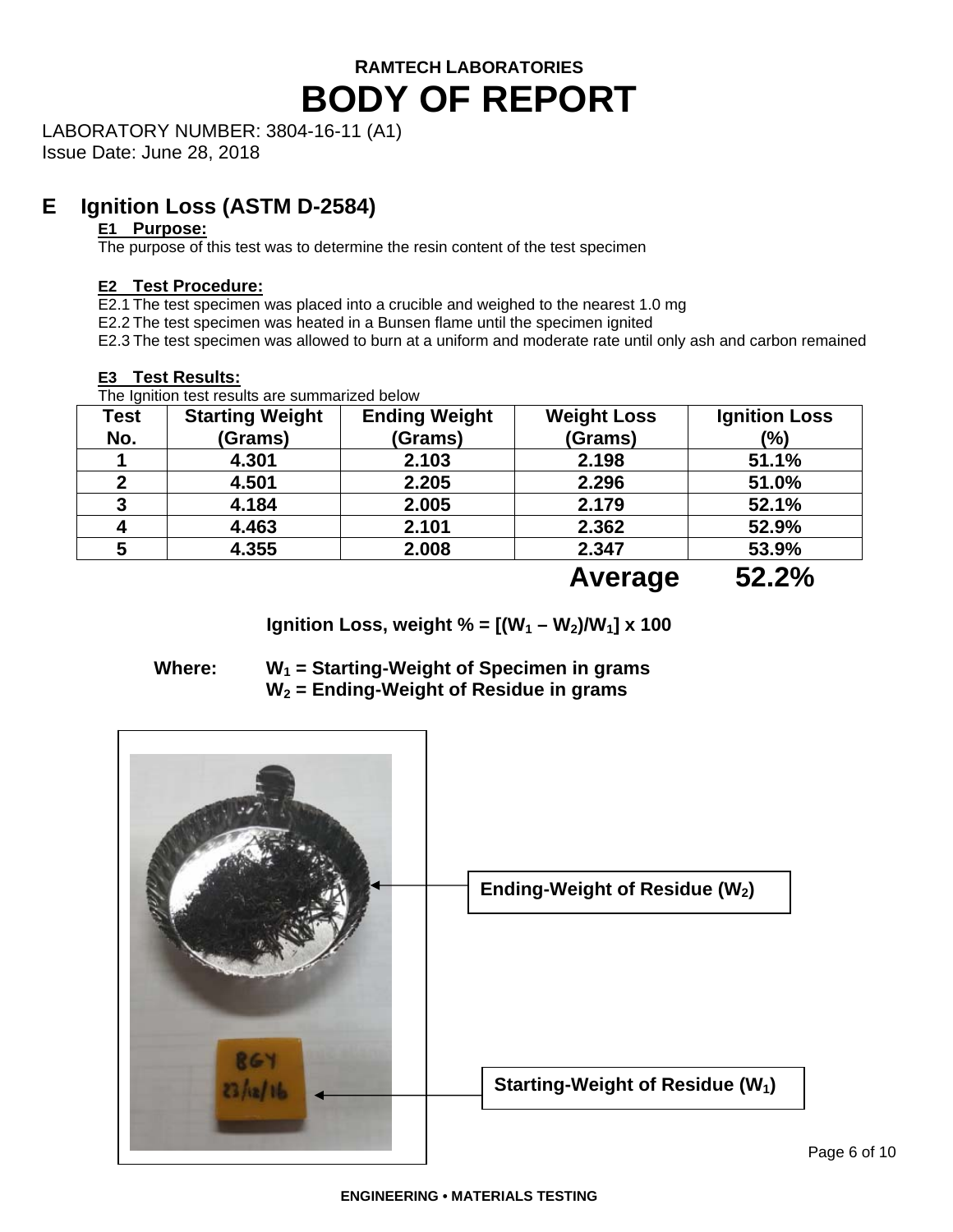LABORATORY NUMBER: 3804-16-11 (A1)

Issue Date: June 28, 2018

#### **F Abrasion (ASTM D-4060)**

#### **F1. Introduction:**

In accordance with the client's request, a Taber Abrasion Test was performed on the following products: A. FRP (IPS 7000-204HB Resin)

#### **F2. Purpose:**

The purpose of this test was to determine the resistance of the client's submitted products to abrasion produced by the Taber Abraser

#### **F3. Sampling:**

Ramtech Laboratories did not independently sample the material tested and makes no comment as to the sampling procedures that may have been conducted by others

#### **F4. Test Procedure:**

Ramtech Laboratories tested the submitted products in general accordance with ASTM D-4060 using CS-17 wheels with 1000 grams applied to each wheel and subjected to 1000 revolutions

#### **F5. Test Results:**

The results of this test are presented in the table below

| <b>Starting Weight</b><br><b>Sample</b><br>(Grams)<br>ID |        | <b>Ending Weight</b><br>(Grams) | Loss<br>$(\% )$ |
|----------------------------------------------------------|--------|---------------------------------|-----------------|
|                                                          | 51.850 | 51.809                          | 0.044%          |
| 2                                                        | 43.412 | 43.368                          | 0.048%          |
| 3                                                        | 54.216 | 54.179                          | 0.057%          |
| 4                                                        | 44.601 | 44.566                          | 0.066%          |

### **FRP (IPS 7000-204HB Resin)**

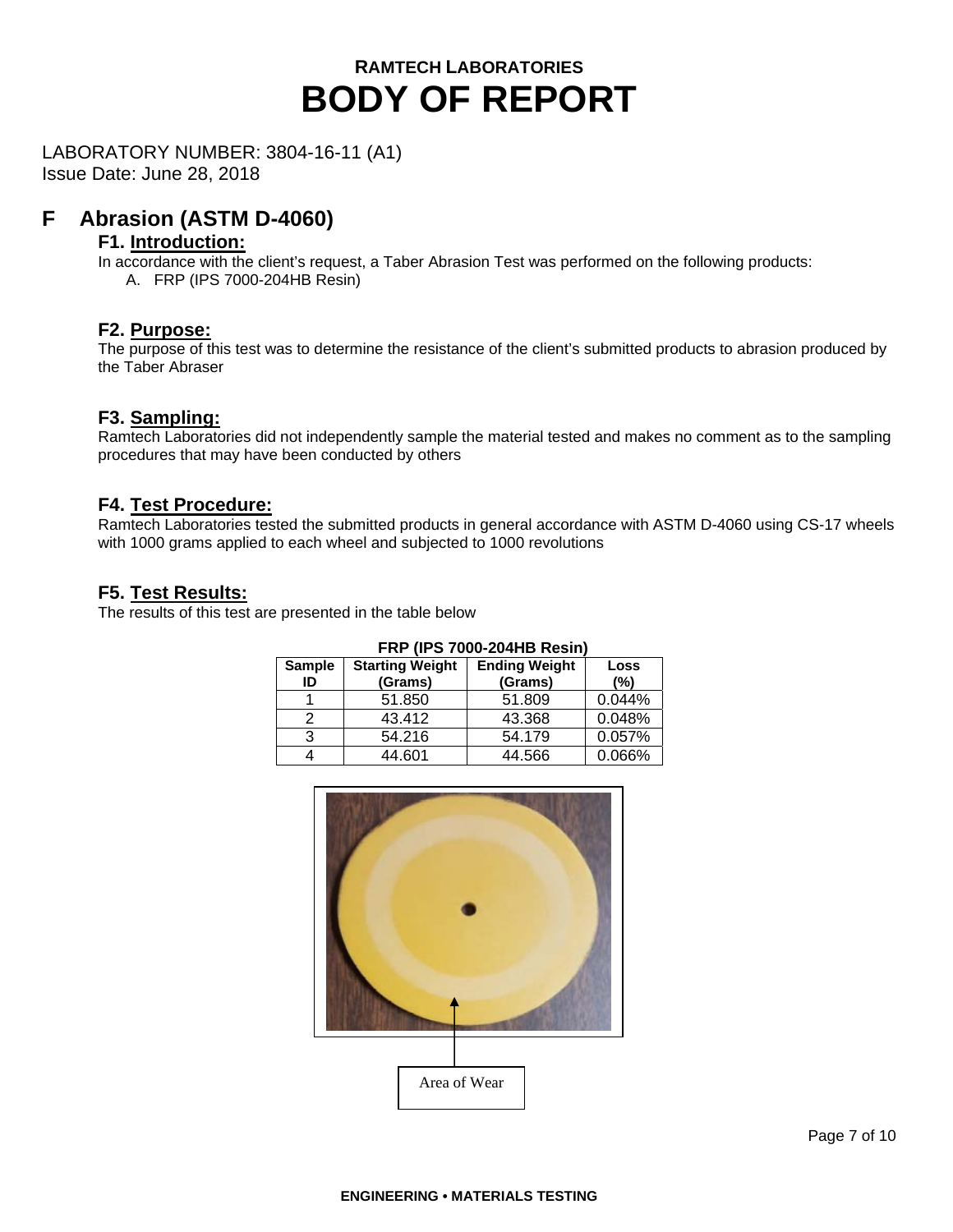LABORATORY NUMBER: 3804-16-11 (A1)

Issue Date: June 28, 2018

#### **G Compression (ASTM D-695)**

#### **G1 Introduction:**

In accordance with the client's request, a Compressive Strength Test was performed on the FRP (IPS 7000-204HB Resin) product

#### **G2 Purpose:**

The purpose of this test was to determine the resistance of the client's submitted products to a compressive force produced by a universal testing machine

#### **G3 Sampling:**

Ramtech Laboratories did not independently sample the material tested and makes no comment as to the sampling procedures that may have been conducted by others

#### **G4 Test Procedure:**

Ramtech Laboratories tested the submitted products in general accordance with ASTM D-695

#### **G5 Test Results:**

The results of this test are presented in the below

- 1. Average Compressive Stress = 13,313 psi (STDEV = 1518 psi)
- 2. Average Density = 63.96 pound per cubic foot

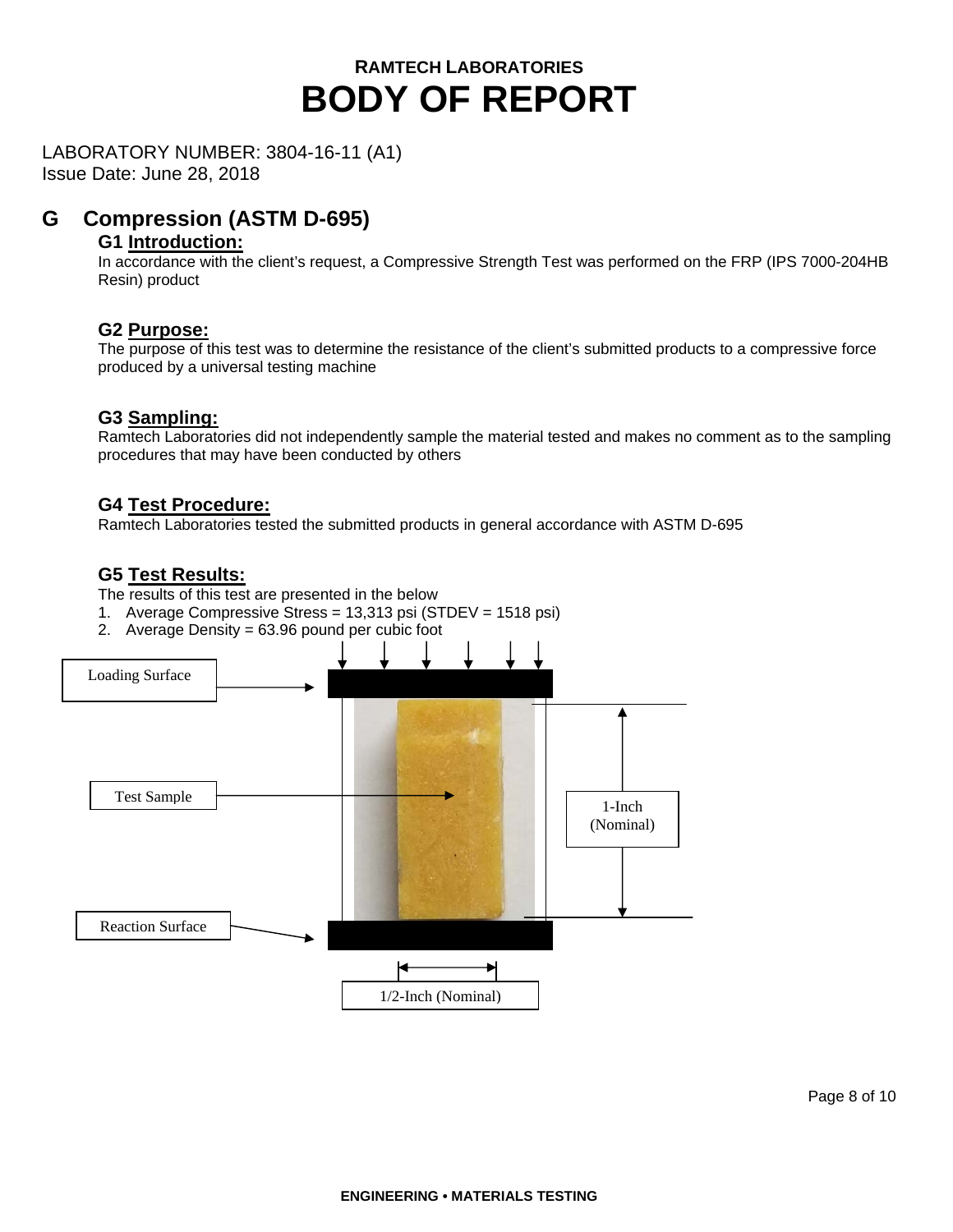#### **RAMTECH LABORATORIES APPENDIX 1**

### **(Pickle-Jar Weight Change)**

LABORATORY NUMBER: 3804-16-11 (A1) Issue Date: June 28, 2018 Page 9 of 10